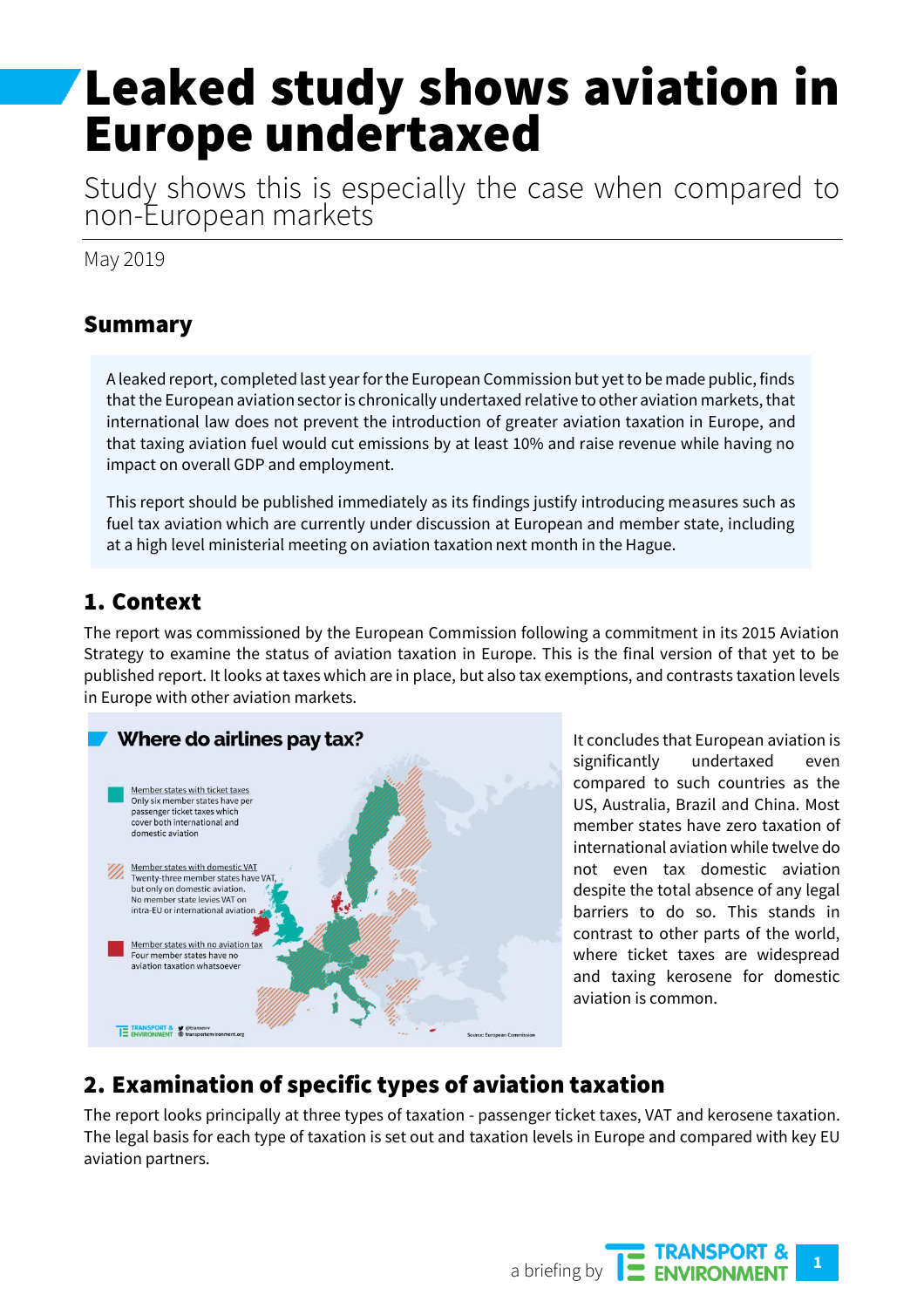A model is used to assess the impact of either removing existing taxes, or applying taxes at consistent rates across the EU 28, using metrics such as GDP, employment, revenue, CO2 emissions and noise impact.

#### 2.1. Ticket taxes

The report defines ticket taxes as "taxes imposed on all air passengers to the benefit of national (or regional) government's treasury".

The report details the existing ticket taxes in Europe, including variation of rates depending on destination or class of travel, as well as the collection method. The report finds that only seven states in the EU/EEA have such taxes, with the UK's Air Passenger Duty levying the highest rate. That rate is varies from €14.42 for short haul economy travel to €499.24 for long-haul business class. Other European states have minimal rates, for example the French rate is €45.07 for long-haul business class but only €1.13 for short-haul economy. EU-wide, the average ticket tax per passenger is around €11 a ticket.

These low or non-existent taxes compare unfavourably with major EU aviation partners. Australia levies a €40 ticket tax on all international departures, Mexico €37.50, Brazil €30.70 and the US €15.04. Not noted in the report is that the US taxes inbound international passengers at the same level<sup>1</sup>.

#### 2.2. VAT

VAT on passenger tickets for flights between European states were zero rated before the Union was created and this practice codified in EU Directive (2006/112/EC). Nevertheless this hasn't stopped 23 member states applying VAT to domestic flight tickets at rates varying from 6% (Portugal) to 25% (Croatia). The weighted EU-28 VAT average per ticket is  $€4$ .

Internationally, VAT, also known as a sales or consumption tax, is applied in many domestic aviation markets including Australia (10%), Vietnam and Indonesia (10%), Japan (8%), Thailand (7%) Malaysia (6%), Canada (5% domestic and to the US), US (7.5% for domestic and flights to Mexico and Canada) and Mexico 4% for all domestic/international flights.

#### 2.3. Kerosene taxation

In Europe, fuel for commercial aircraft is exempt from taxation under Directive 2003/96/EC but from 2003 member states were permitted to tax fuel for domestic aviation, and, subject to bilateral agreement with another member state, tax fuel used for flights between them. None of the EU-28 currently tax fuel uplifted for domestic flights nor for flights within the EU on a bilateral basis.

By contrast kerosene uplifted for domestic aviation is taxed in a good number of states; Canada, the USA, Hong Kong, Australia,



Japan, Armenia, Saudi Arabia, Laos, Myanmar, Philippines, Thailand and Vietnam.

Importantly the report notes that the Chicago Convention "does not explicitly prohibit the taxation of jet fuel", only the taxation of fuel already on board an aircraft upon arrival in another state. It makes clear that exemptions from taxing jet fuel largely arise from bilateral air services agreements. Our study "[Taxing](https://www.transportenvironment.org/publications/taxing-aviation-fuel-europe)  [Aviation Fuel in Europe](https://www.transportenvironment.org/publications/taxing-aviation-fuel-europe)" details how this barrier can be overcome.

<sup>1</sup><http://airlines.org/dataset/government-imposed-taxes-on-air-transportation/>



**2**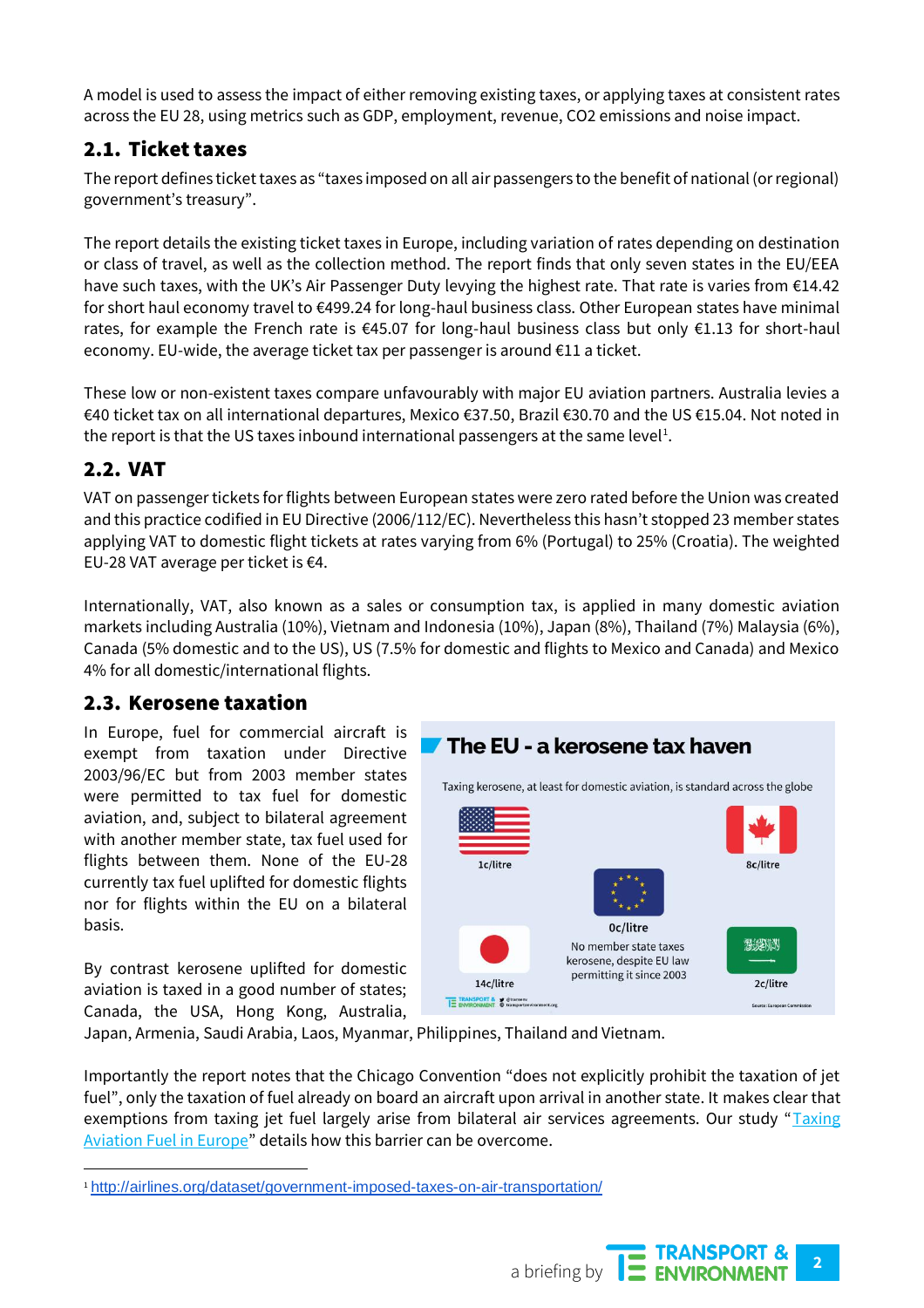## 3. Modelling the impact of aviation taxation

The second part of the report models the impact of three different taxation scenarios across the EU28; 1) abolishing the existing ticket taxes in Europe; 2) applying VAT on tickets for all flights to, from and within Europe 3) taxing aviation kerosene uplifted for all flights to, from and within Europe. The report does not examine the political or legal feasibility of each of the above scenarios. Instead, it models the impact on passenger demand, flights and connectivity, jobs, GDP, fiscal revenue from the aviation sector, CO2 emissions and noise.

In the model scenario where existing ticket taxes are abolished (scenario 1), EU-wide passenger demand, flights and connectivity increases 4%; ticket prices fall 4%; CO2 emissions increase 4% and those people affected by aircraft noise rise 2%. Member state revenues fall by 74% or €2.6bn, leaving revenue from the only remaining tax in place - domestic VAT. Jobs and value-added rise 4% in the aviation sector matched by an equal fall of 4% in jobs elsewhere. So a net effect of zero on total employment and GDP. This directly contradicts industry-sponsored reports which claim that abolition of existing ticket taxes would result in an increase in GDP and total employment<sup>2</sup>.

The other two scenarios - introduction kerosene taxation and VAT - produce opposite results. The impact of both is modelled separately.

Imposing a fuel tax on all departing flights to all destinations at the 33 cents EU energy tax minimum would cause ticket prices to rise 10%; flights, passengers and CO2 emissions all fall 11%, people affected by noise drop 8% and fiscal revenues rise from €10 billion to €27 billion. Jobs and aviation value added falls 11% but the overall impact on EU jobs and GDP is zero.

VAT applied at the German rate of 19% on all tickets reduces passenger demand and flights by 19%; direct jobs and value added in aviation fall 18% while the overall effect on EU jobs and GDP is negligible. Member state revenues rise from €10 billion to €40 billion while CO2 emissions fall 18% and number affected by aircraft noise 12%.

## 4. Impact of the introduction of kerosene taxation in EU-28

Modelled impact of the introduction of taxation on all kerosene uplifted for flights within and departing from the EU. The rate of kerosene taxation is €0.33/litre, the minimum rate in the 2003 Energy Taxation Directive. The model does not consider to legal or political feasibility of these policies.

|                 | Passenger<br>numbers | <b>Connectivity</b><br>(Number of<br>flights) | Jobs (all<br>sectors)<br>(1,000)<br>FTE) | <b>GDP</b><br>$(\epsilon$ bn) | Revenue<br>raised<br>(billion<br>euro) | CO <sub>2</sub><br>$(\% )$ | <b>Noise</b><br>(People<br>affected) |
|-----------------|----------------------|-----------------------------------------------|------------------------------------------|-------------------------------|----------------------------------------|----------------------------|--------------------------------------|
| EU wide         | $-11%$               | $-11%$                                        | No effect                                | <b>No</b><br>effect           | 26.9                                   | $-11%$                     | $-8%$                                |
| <b>Austria</b>  | $-8.00%$             | $-8.00%$                                      | No effect                                | <b>No</b><br>effect           | 0.3                                    | $-8.00%$                   | $-7.00\%$                            |
| <b>Belgium</b>  | $-17.00\%$           | $-17.00\%$                                    | No effect                                | <b>No</b><br>effect           |                                        | 0.5 17.00%                 | $-12.00%$                            |
| <b>Bulgaria</b> | $-11.00\%$           | $-11.00\%$                                    | No effect                                | No.<br>effect                 | 0.1                                    | 11.00%                     | $-5.00%$                             |

<sup>2</sup><https://a4e.eu/tax/>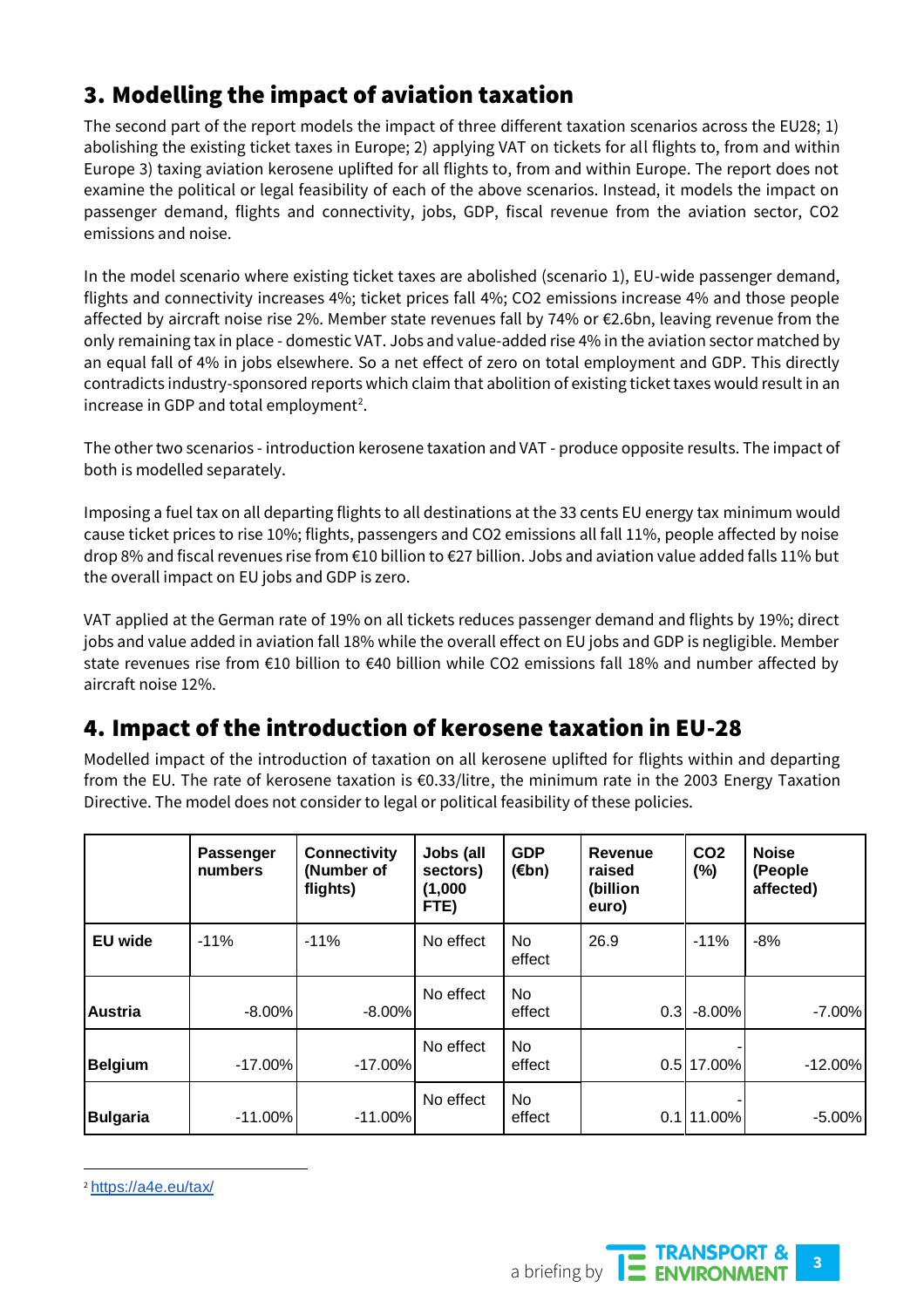| <b>Croatia</b>     | $-6%$      | $-6%$                            | No effect | <b>No</b><br>effect |      | $0.06$ -6.00% na |            |
|--------------------|------------|----------------------------------|-----------|---------------------|------|------------------|------------|
| <b>Cyprus</b>      | $-10.00%$  | $-10.00%$                        | No effect | <b>No</b><br>effect |      | 0.09 10.00% na   |            |
| <b>Czechia</b>     | $-8.00%$   | $-8.00%$                         | No effect | <b>No</b><br>effect | 0.1  | $-8.00%$         | $-5.00%$   |
| <b>Denmark</b>     | $-9.00%$   | $-9.00%$                         | No effect | <b>No</b><br>effect |      | $0.3$ -9.00%     | $-6.00%$   |
| <b>Estonia</b>     | $-4.00%$   | $-4.00%$                         | No effect | <b>No</b><br>effect | 0.01 | $-4.00\%$ na     |            |
| Finland            | $-12.00%$  | $-12.00%$                        | No effect | <b>No</b><br>effect |      | 0.3 12.00%       | $-10.00%$  |
| <b>France</b>      | $-9.00%$   | $-9.00%$                         | No effect | No<br>effect        |      | 3.5 -9.00%       | $-7.00%$   |
| Germany            | $-12.00%$  | $-12.00%$                        | No effect | <b>No</b><br>effect |      | 4.8 12.00%       | $-8.00%$   |
| Greece             | $-7.00%$   | $-7.00%$                         | No effect | <b>No</b><br>effect |      | $0.6$ -7.00% na  |            |
| <b>Hungary</b>     | $-5.00%$   | $-5.00%$                         | No effect | <b>No</b><br>effect | 0.1  | $-5.00%$         | $-4.00%$   |
| <b>Ireland</b>     | $-8.00%$   | $-8.00%$                         | No effect | <b>No</b><br>effect |      | $0.3 - 8.00\%$   | $-7.00%$   |
| <b>Italy</b>       | $-8.00%$   | $-8.00%$                         | No effect | <b>No</b><br>effect | 3.2  | $-8.00%$         | $-5.00%$   |
| Latvia             | $-14.00%$  | $-14.00%$                        | No effect | No<br>effect        |      | 0.04 14.00% na   |            |
| Lithuania          | $-10.00%$  | $-10.00%$                        | No effect | No<br>effect        |      | 0.03 10.00%      | $-8.00%$   |
| Luxembourg         |            | $\ensuremath{\mathnormal{/\!/}}$ | No effect | <b>No</b><br>effect |      |                  |            |
| <b>Malta</b>       | $-10.00%$  | $-10.00%$                        | No effect | No<br>effect        |      | 0.04 10.00% na   |            |
| <b>Netherlands</b> | $-19.00%$  | -19.00%                          | No effect | No<br>effect        |      | 1.2 19.00%       | $-15.00%$  |
| <b>Poland</b>      | $-10.00\%$ | $-10.00%$                        | No effect | <b>No</b><br>effect |      | 0.2 10.00%       | $-8.00%$   |
| Portugal           | $-11.00%$  | $-11.00%$                        | No effect | No<br>effect        |      | 0.5 11.00%       | $-6.00%$   |
| Romania            | $-9.00%$   | $-9.00%$                         | No effect | <b>No</b><br>effect | 0.1  | $-9.00%$         | $-5.00%$   |
| <b>Slovakia</b>    | $-12.00%$  | $-12.00%$                        | No effect | <b>No</b><br>effect |      | 0.02 12.00%      | $-10.00\%$ |